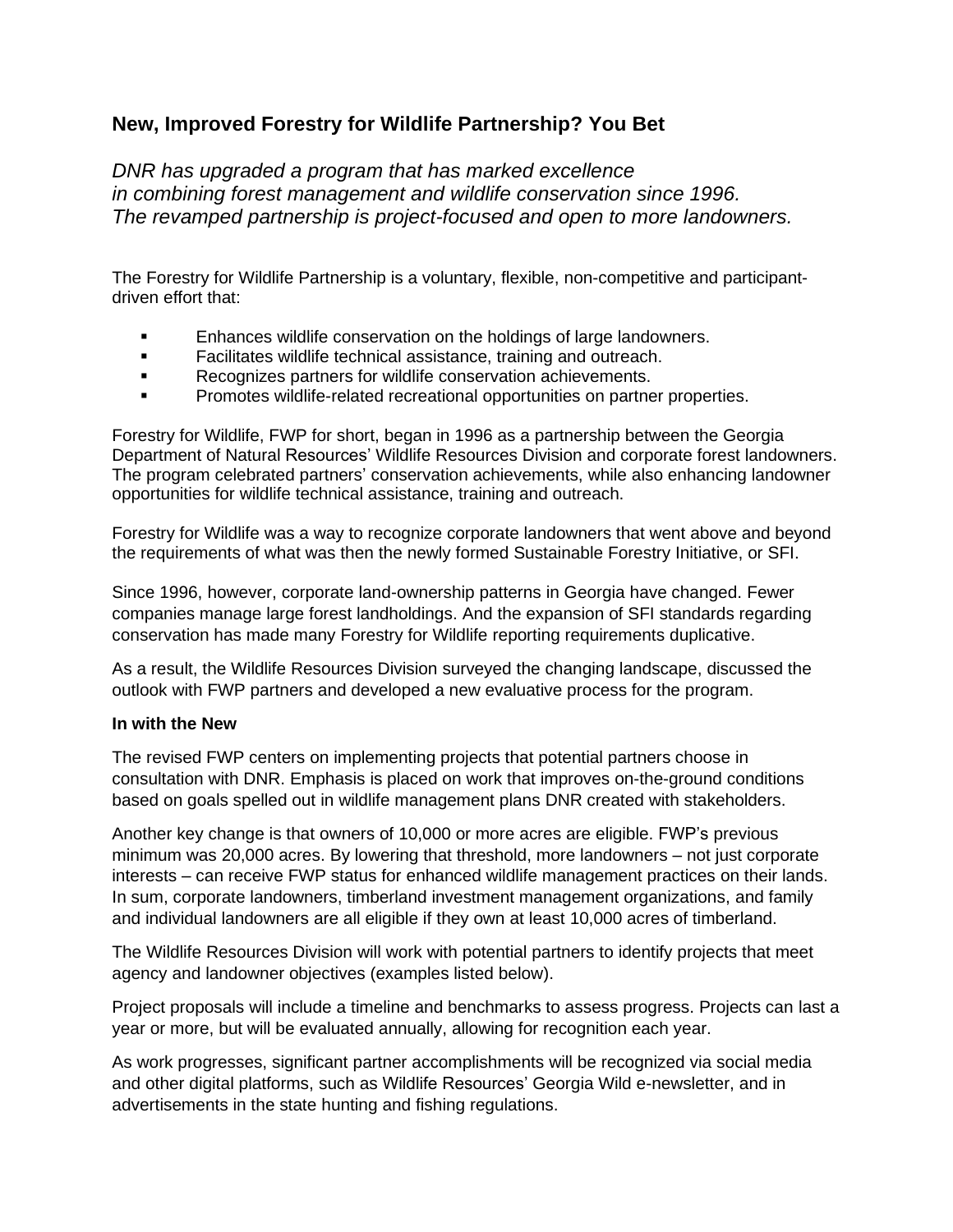When a project is completed, representatives of that FWP partner will be recognized by Georgia's governor.

Interested? Contact DNR senior wildlife biologist Erin Cork at [erin.cork@dnr.ga.gov](mailto:erin.cork@dnr.ga.gov) or (404) 242-4295.

Want to know what a project might look like? Here are some examples from the Bobwhite Quail Initiative 2013-2023 and high-priority goals in Georgia's State Wildlife Action Plan.

## **Wildlife Action Plan-based Projects**

- Survey your property or fund surveys for high-priority species (as recommended by DNR's Wildlife Conservation Section) and develop and implement plans to protect sensitive species and improve habitat conditions.
- With quidance from the Wildlife Conservation Section, part of DNR's Wildlife Resources Division, create and improve isolated wetlands on sites likely to support populations of rare amphibians.
- **•** Implement intensive trapping or other control techniques to reduce or prevent feral hog damage to wetlands and native habitats.
- **■** If you manage land in the Coastal Plain, survey and assess rare seepage bog habitats and implement conservation practices on the highest quality sites. This can include managing bogs with prescribed fire and creating conservation agreements to protect high-priority sites. Coordinate with Wildlife Conservation Section biologists for technical assistance and possible granting of rare plant material for the site.
- Survey for invasive species (such as sand pine), identify highest priority species or sites for control measures, and develop a management plan for these species or sites. Make sure equipment is not harboring invasive species, seed or soil. Where new land disturbance activities take place (e.g., soil grading, erosion control measures, utility line installation, etc.), use regionally appropriate native plant species instead of exotics to revegetate the site and control erosion.
- Develop wide riparian buffers in high-priority watersheds to protect water quality and aquatic species diversity, and enhance the native plant diversity of these buffers through control of exotic species. Remove pine plantations from riparian buffers and convert these areas to native hardwood species.
- Develop educational signage and access to promote public education events about aquatic species led by DNR's Wildlife Resources Division and partners (e.g., a snorkeling site).
- Place recruitment cavities (i.e., nest boxes inserted in suitable trees) in potential redcockaded woodpecker habitat near established populations and create suitable pine foraging habitat on tracts adjacent to known red-cockaded woodpecker groups by using prescribed fire or other forest midstory control methods, such as herbicides.
- In the Coastal Plain, conduct growing-season prescribed burns on moist and grassy or weedy powerline corridors and other similar habitat to benefit wintering Henslow's sparrows.
- Survey suitable habitat (floodplain forests in the lower Coastal Plain) for swallow-tailed kites during breeding season (April 1-June 30). If birds or nests are located, work with the Wildlife Conservation Section to develop conservation plans for nest locations, monitoring nesting success and, if appropriate, installing predator guards and trail cameras.
- Conduct photo monitoring of prescribed fire effects on rare species and habitats. Coordinate with Wildlife Conservation biologists for protocols and data sharing.